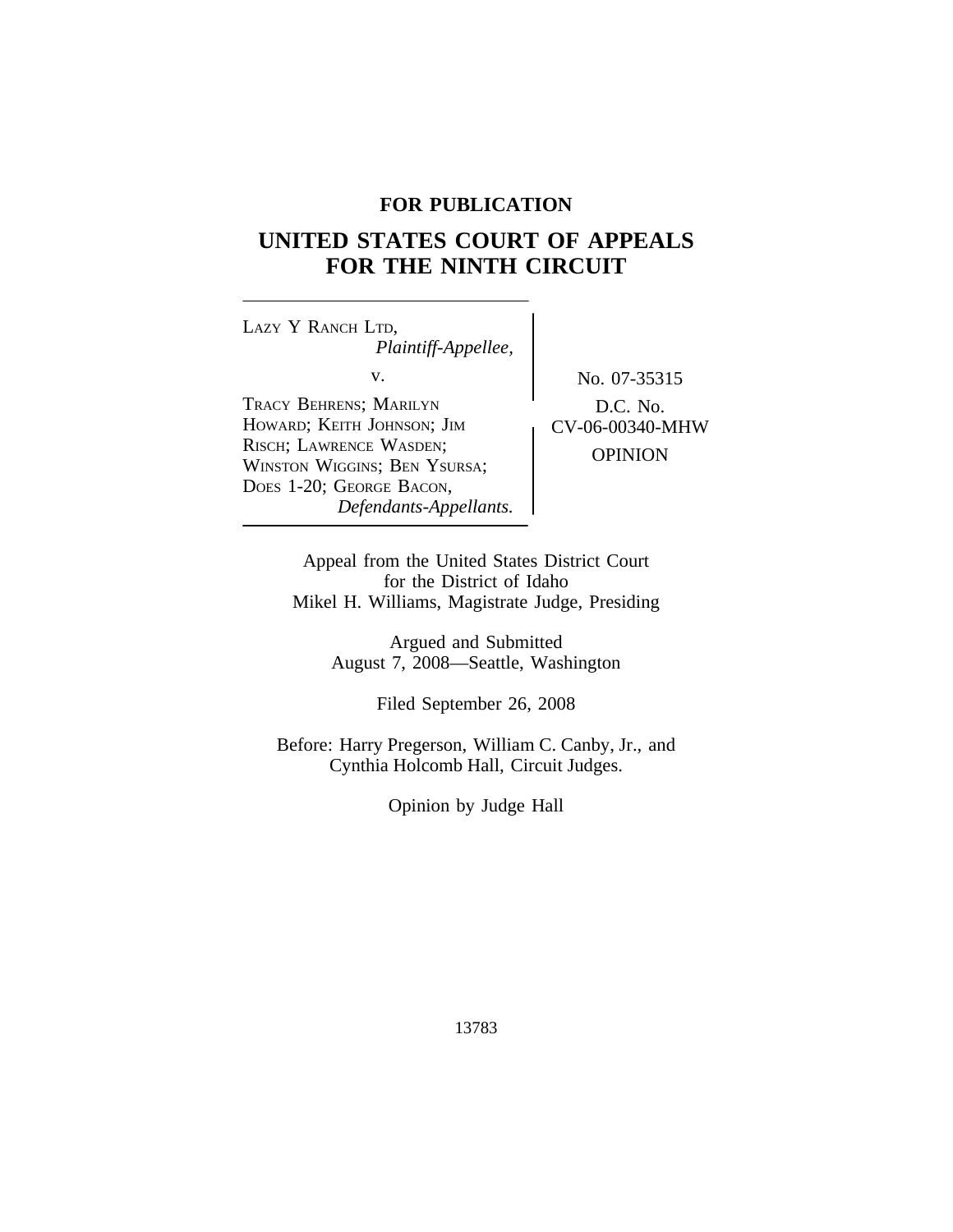## **COUNSEL**

Clay R. Smith, Deputy Attorney General, Boise, Idaho, for the defendants-appellants.

Laurence J. Lucas, Boise, Idaho, for the plaintiff-appellee.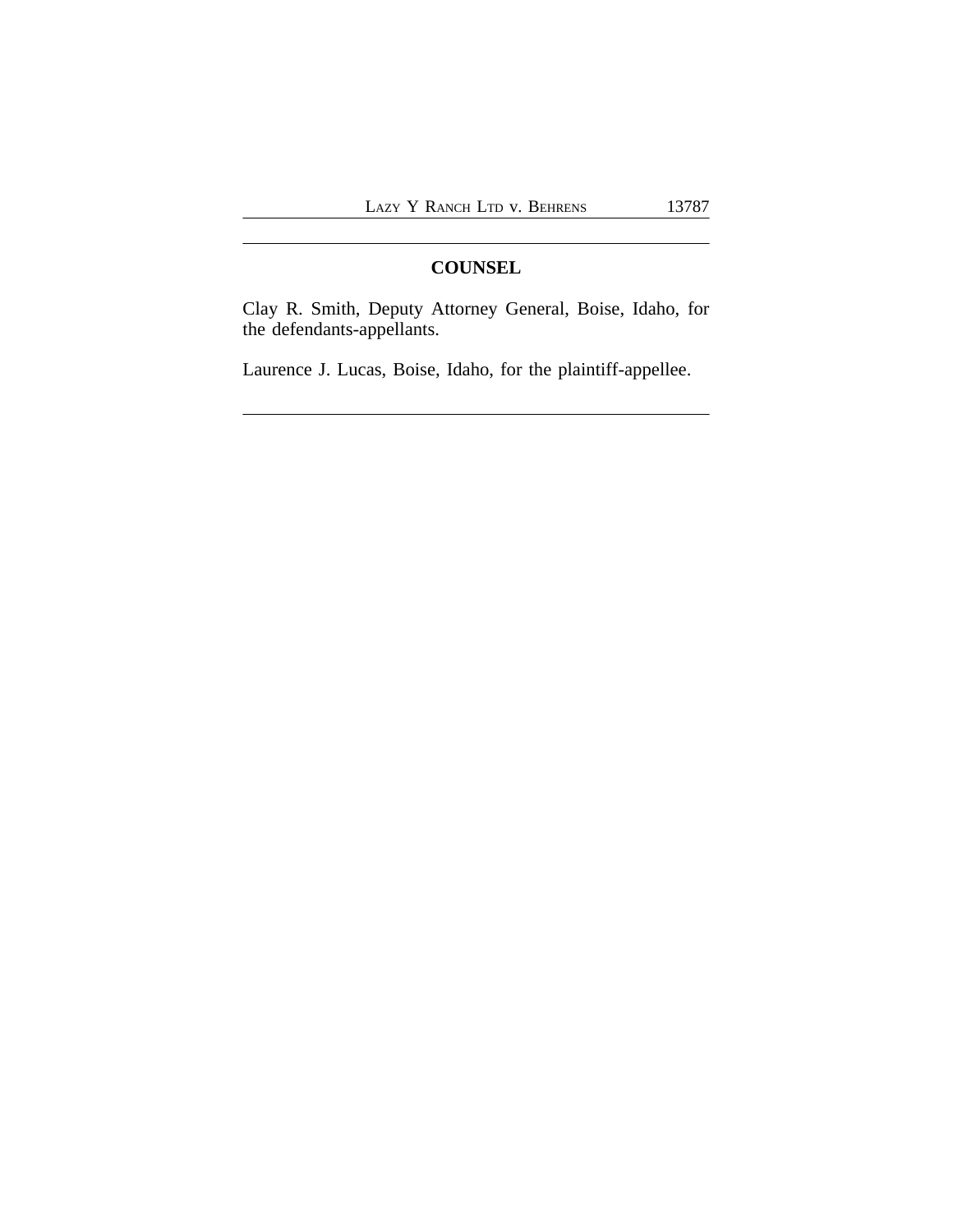#### **OPINION**

HALL, Circuit Judge:

#### **I. INTRODUCTION**

This case arises from Lazy Y Ranch's attempt to lease grazing lands from the State of Idaho. The leases were auctioned by the State and although Lazy Y was the high bidder, the leases ultimately were awarded to other parties. Lazy Y filed a complaint under 42 U.S.C. § 1983, alleging that various state officials violated the Equal Protection Clause when they rejected its bids. In particular, Lazy Y alleged that the officials discriminated against Lazy Y because it (1) has perceived ties to conservationists; and (2) is a Washington corporation that was attempting to enter the Idaho grazing market.

Defendants moved to dismiss the complaint under Federal Rule of Civil Procedure 12(b)(6), contending that Lazy Y failed to state an Equal Protection claim and, alternatively, that they were entitled to qualified immunity. Defendants' motion relied on various documents indicating they had articulated a legitimate reason for rejecting Lazy Y's bids namely, that leasing to Lazy Y would involve increased administrative costs because the lands were unfenced and cattle could wander onto adjoining property. The district court struck most of Defendants' extraneous documents and ultimately denied their motion to dismiss. This interlocutory appeal followed, with Defendants relying on the collateral order doctrine as a basis for appellate jurisdiction.

As we explain below, Lazy Y has properly alleged that Defendants violated its rights under the Equal Protection Clause, and also that they violated clearly established law. We therefore affirm.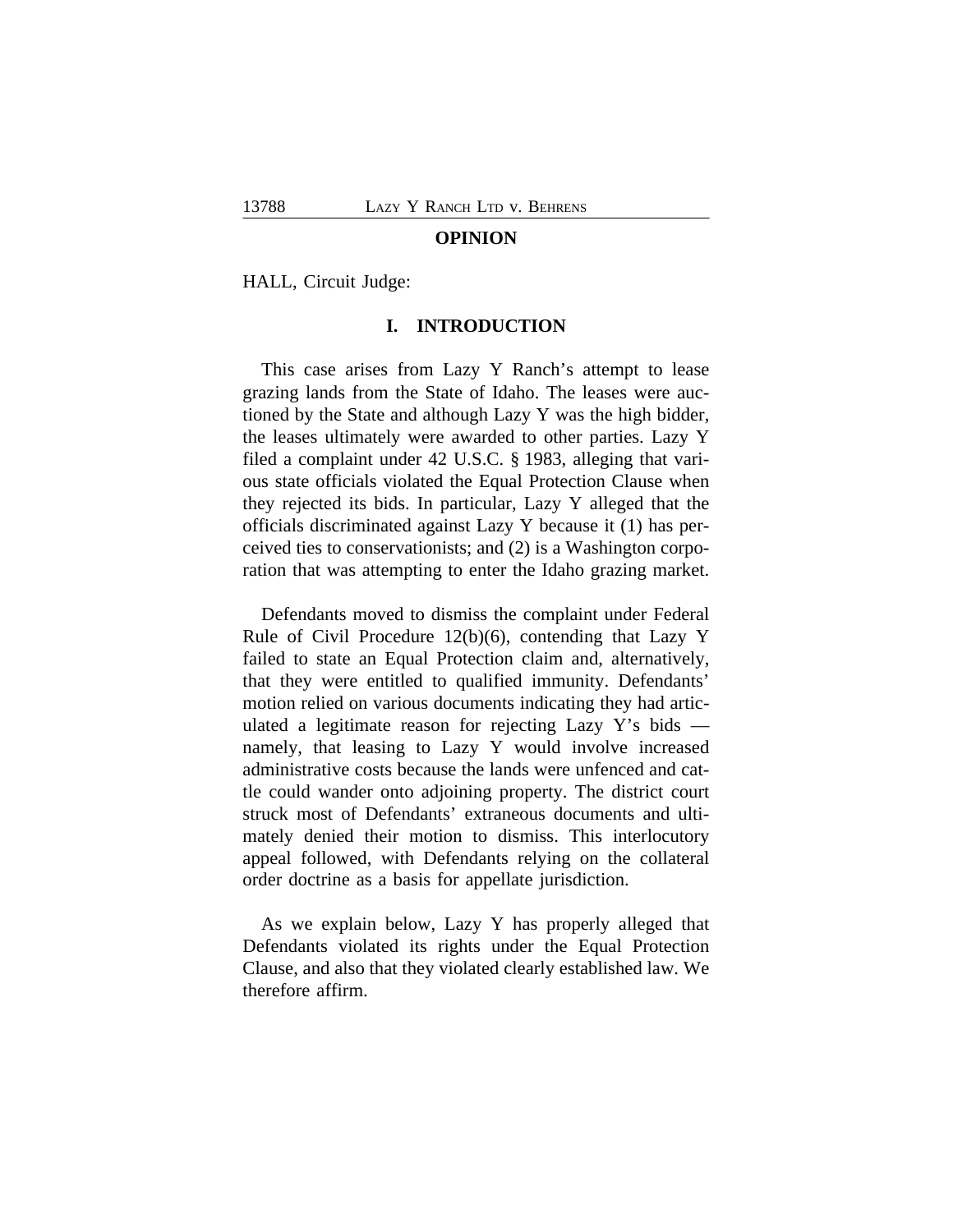#### **II. FACTUAL AND PROCEDURAL BACKGROUND**

#### **A. The Complaint and Unchallenged Extraneous Documents**

The following facts come from allegations in Lazy Y's first amended complaint and the few extraneous documents that the district court considered as part of Defendants' motion to dismiss.

#### *1. Overview of Idaho Endowment Lands*

The lands Lazy Y tried to lease are known as "endowment lands." Endowment lands are controlled by the Idaho State Board of Land Commissioners, also called the "Land Board." Idaho Const., Art. IX § 7. The Land Board must "carefully preserve[ ]" the endowment lands and manage them "in such manner as will secure the maximum long-term financial return to the institution to which [the land is] granted." *Id.* § 8. The Land Board has designated the lands at issue here to be leased to private entities for the benefit of public schools.

Under state law, leases on public school endowment lands may not exceed 10 years (subject to exceptions not relevant here). Idaho Code § 58-307(1). At the beginning of every calendar year, the Idaho Department of Lands ("IDL") gives public notice of all 10-year leases that are expiring on December 31 of that year and offers new 10-year leases to qualified members of the public. When the IDL receives more than one qualified application for the same lease, the IDL "shall . . . auction off and lease the land to the applicant who will pay the highest premium bid therefore." *Id.* § 58-310(1). The IDL's auction is not necessarily final, however, as the Land Board has the power to overturn it. *See id.* § 58-310(4).

#### *2. Lazy Y's Bids*

In response to an IDL notice in early 2005, Lazy Y applied for leases on nine grazing lands. With one exception, the prior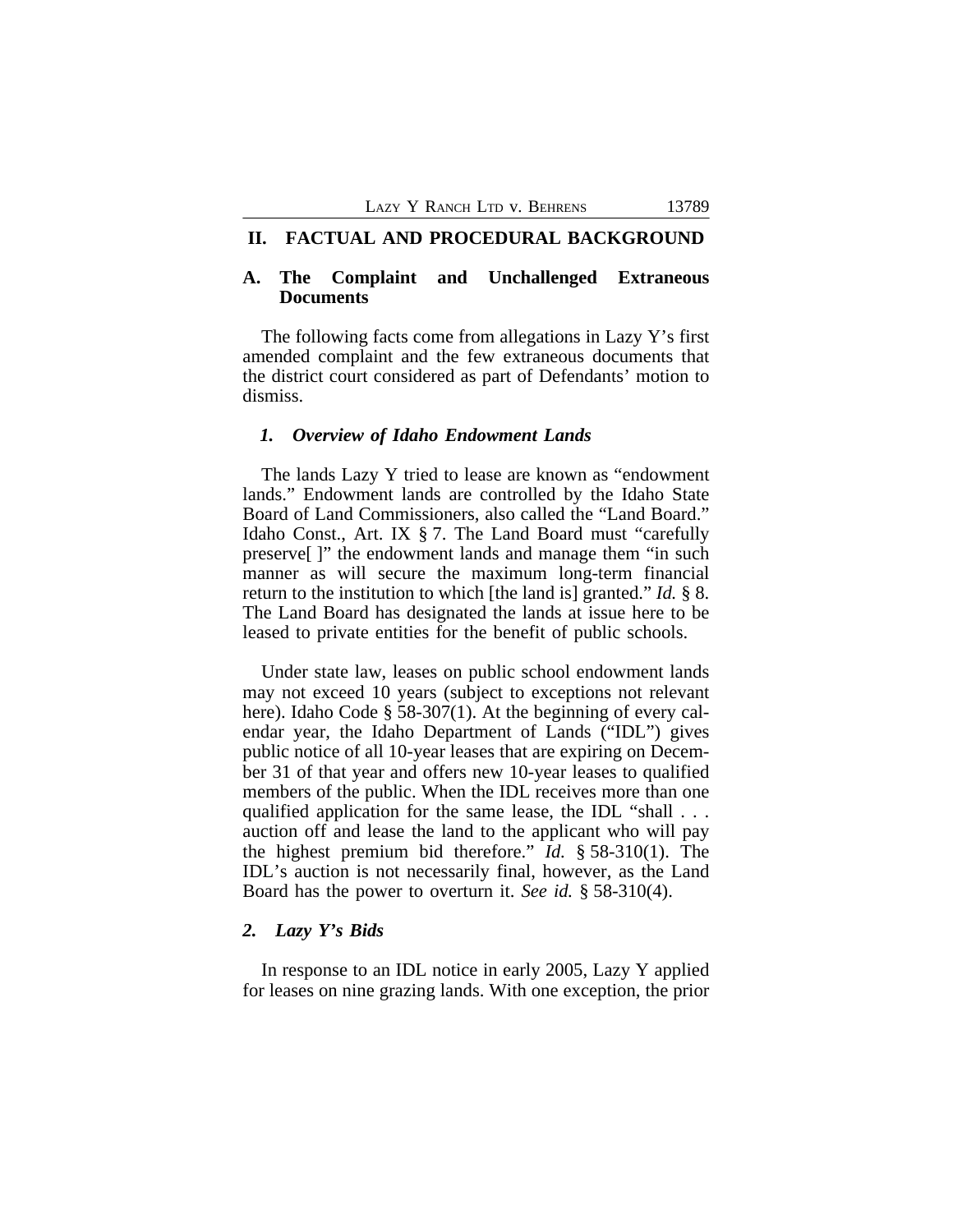lessees also applied for the new leases, as did some third parties. Given the competing applications, Defendant Tracy Behrens, who was then the IDL Range Program Manager, notified applicants that auctions would be held and that they should submit management proposals addressing various environmental concerns. Lazy Y obtained a "resource assessment" from the IDL to ensure that its proposals were consistent with IDL's concerns, and timely submitted the proposals. The proposals indicated that Lazy Y would improve environmental conditions on the land.

Lazy Y alleges that it first experienced unfair treatment on June 1, 2005, when Behrens told it that its management proposals did not adequately address IDL's concerns and would need to be modified. According to Lazy Y, the IDL had routinely leased endowment land to other parties without requiring more specific grazing management proposals than Lazy Y's. Lazy Y also alleges that the proposals of existing lessees would have led to land damage that IDL sought to avoid and that Lazy Y's proposals addressed. Behrens singled out Lazy Y's proposals, Lazy Y says, because the IDL and Land Board believed that Lazy Y was connected to conservationists who have sought to improve state land management.

After Lazy Y submitted new proposals, the parties further disputed their adequacy, and Behrens at one point suggested that Lazy Y might not be familiar with the applicable procedures because it was "not from Idaho." Lazy Y responded that its president was an Idaho resident and that it was fully licensed to do business in Idaho. Eventually, IDL accepted the proposals as complete.

In August 2005, the IDL scheduled auctions for five of the leases.**<sup>1</sup>** Lazy Y was the high bidder for all five. According to

**<sup>1</sup>**No auction was scheduled for one lease because Lazy Y was the only applicant. Two other leases were initially not auctioned because they had "creditable improvements" such as fences or other infrastructure for which the prior lessee could claim a financial interest. The ninth lease was never set for auction despite a competing bidder.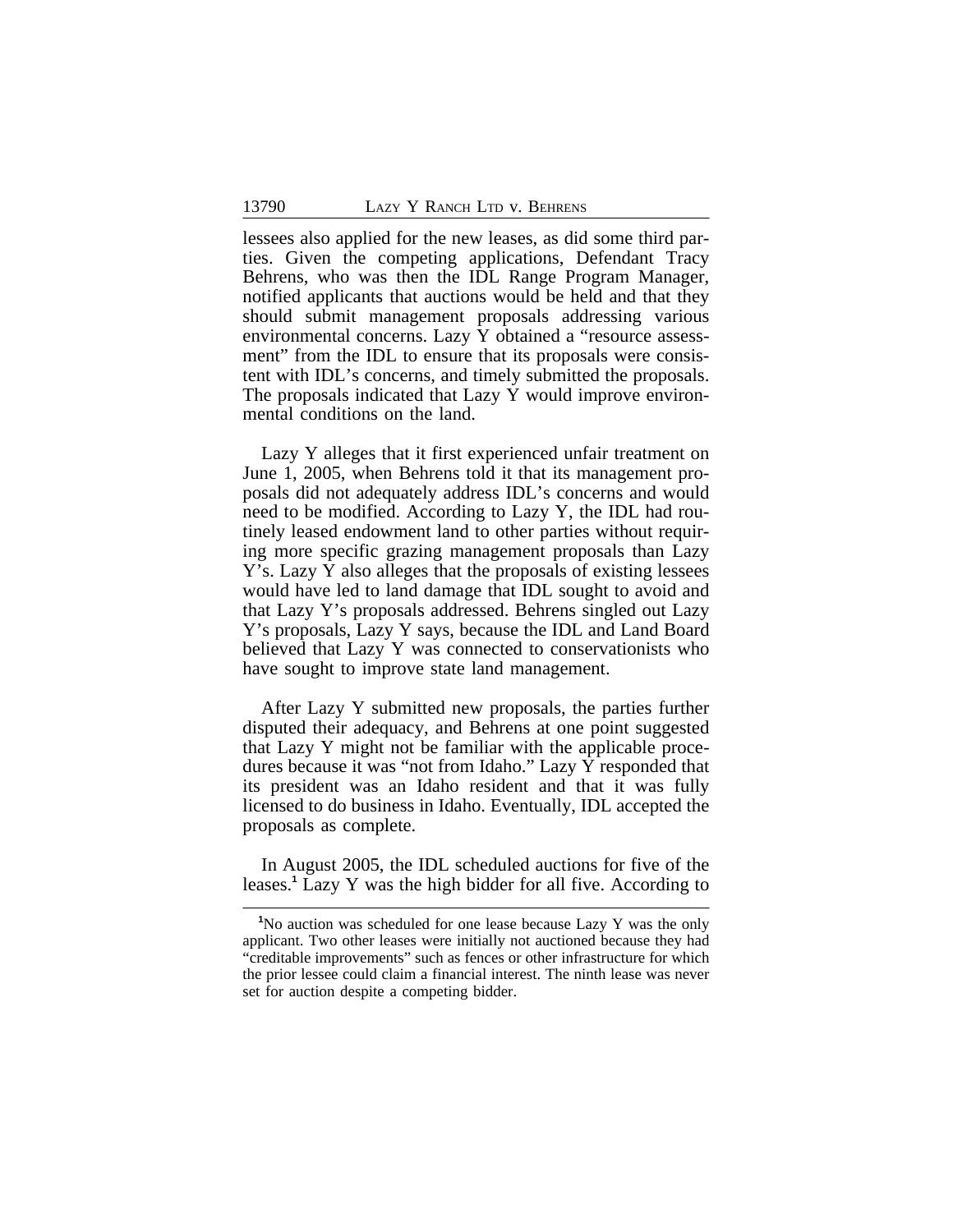|  |  |  | Lazy Y Ranch Ltd v. Behrens |
|--|--|--|-----------------------------|
|--|--|--|-----------------------------|

Lazy Y, however, an agent for prior lessees named Wally Butler orchestrated efforts to deprive Lazy Y of the leases by appealing the auctions.**<sup>2</sup>** The appeals allegedly were on the verge of being denied by IDL staff, but before staff could act, Defendant and IDL Director Winston Wiggins unilaterally invalidated the auctions. Wiggins said he did so because as a result of an administrative error — IDL staff had inadvertently failed to circulate Lazy Y's management proposals to competing bidders before the auctions. Lazy Y alleges that Wiggins's justification was a pretext, again to cover discrimination based on Lazy Y's perceived connection to conservationists and out of a desire to protect prior lessees from competition.**<sup>3</sup>**

After a delay of several months, during which the prior lessees continued to use the grazing lands, the Land Board ultimately approved Wiggins's decision to void the auctions. In February 2006, the Land Board scheduled new auctions for the five leases, as well as a sixth for which no auction had previously been conducted because of disputes over improvements on the land. The six auctions were held in June 2006, and Lazy Y was again the high bidder on each one. Lazy Y's winning bids totaled \$5,825.

This time, none of the competing bidders appealed the auction results. However, Wiggins put the leases on the Land Board's agenda for August 8, 2006. Six days before the Land Board met, Behrens recommended that it deny Lazy Y's leases because taking them from the prior lessees would pre-

**<sup>2</sup>**Lazy Y's complaint also included claims against Butler, but the district court dismissed them without prejudice, and those claims are not at issue here.

<sup>&</sup>lt;sup>3</sup>As evidence of the pretext, Lazy Y alleges that Wiggins voided the auctions without providing any notice to Lazy Y, and also that the circulation requirement does not appear in any statute, rule or regulation. These assertions are contradicted, however, by a June 2005 memo to Lazy Y that included an informal IDL policy established in 2001 that competing applicants would receive each other's management proposals before bidding.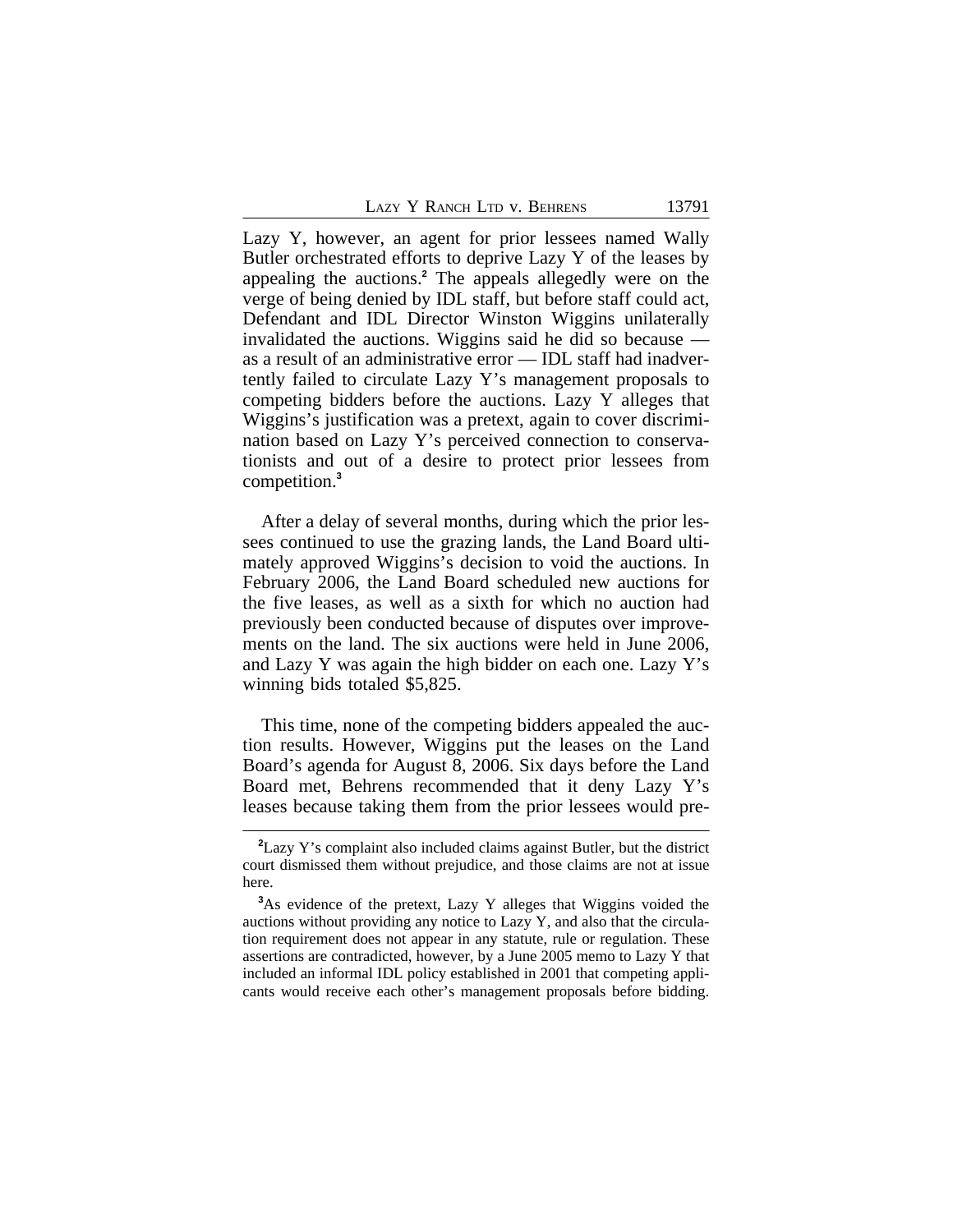sent a "significant increase in administrative costs." As stated in an IDL staff memo provided on August 2, 2006, the increased costs would result because the lands covered by the leases "constitute only a portion of larger grazing allotments" that were not divided by fences, and the previous lessees in each case the second highest bidders — had grazing rights on the adjacent land. The memo cited increased costs associated with inspecting the sites to ensure that cattle from adjacent lands would not "drift" onto the unfenced endowment lands. The memo estimated that Lazy Y's plans would entail increased administrative costs of approximately \$45,000 over the ten-year terms of the six leases. This purported increase would dwarf the \$675 total by which Lazy Y's bids exceeded the bids of the second highest bidders.

The August 2, 2006 memo was the first time the IDL had ever mentioned increased administrative costs associated with new lessees. According to Lazy Y, this justification was pretextual, and suggested that Defendants should never have opened the leases for public bidding since the only parties who could avoid increased management costs were the prior lessees. In attacking the assertion of increased administrative costs, Lazy Y claims:

- (1) Defendants failed to establish their prior administrative costs;
- (2) Defendants failed to establish that additional inspections would really be required;
- (3) Defendants' assertion of increased costs for staff time was belied because they were not planning to hire additional staff;
- (4) The vast majority of endowment lands leased for grazing are isolated parcels within larger grazing allotments, so Defendants' management costs already reflect that fact;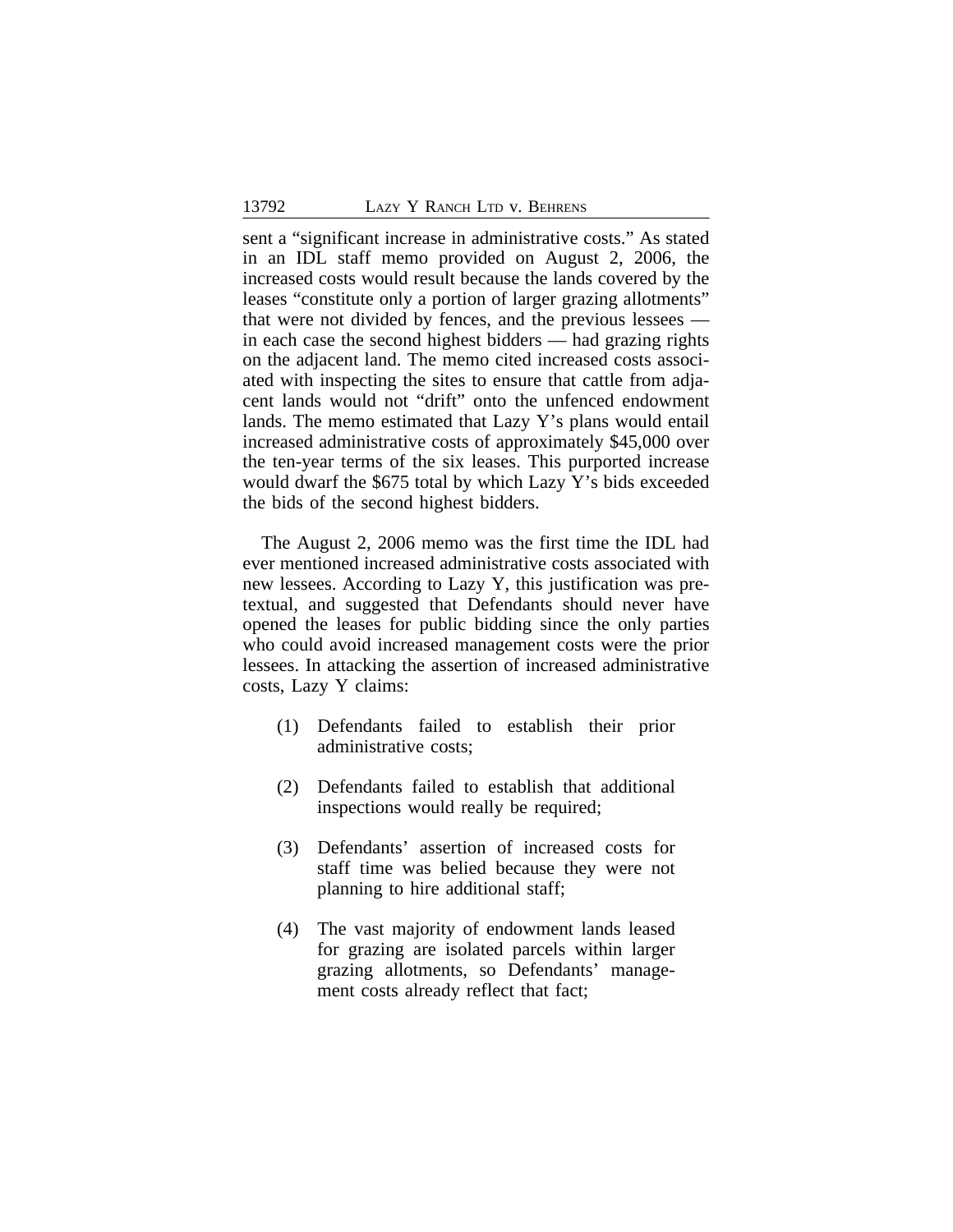- (5) Other than in connection with past efforts by conservationists to obtain state grazing leases, Defendants have rarely if ever cited similar concerns to deny a state lease;
- (6) The IDL regularly loses money on endowment lands because its administrative costs outstrip the modest revenues from leases;
- (7) The IDL rarely undertakes the supervision necessary to ensure that other grazing lessees comply with management requirements for land preservation;
- (8) Defendants ignored the possibility that the denial of Lazy Y's lease would lead to litigation costs.

Lazy Y also alleges that the "administrative costs" rationale appeared after Behrens, Wiggins, and IDL Assistant Director George Bacon spoke with representatives of the local livestock industry in meetings that excluded Lazy Y.

In response to the eleventh-hour assertion of administrative costs, Lazy Y wrote to Wiggins on August 3, 2006, offering to "provide additional fencing and/or pay for additional administrative costs incurred, up to \$30,000 over the course of the new ten-year leases, or such additional amount as may be shown as reasonably necessary." Notwithstanding Lazy Y's additional offer, the Land Board denied Lazy Y all six leases at its August 2006 meeting, and instead awarded them to the second highest bidders. Lazy Y alleges that the Board members — Idaho Governor Jim Risch, Secretary of State Ben Ysursa, Superintendent of Schools Marilyn Howard, Attorney General Lawrence Wasden, and State Controller Keith Johnson — summarily dismissed its offer to cover increased costs, thus evidencing their discriminatory treatment of Lazy Y.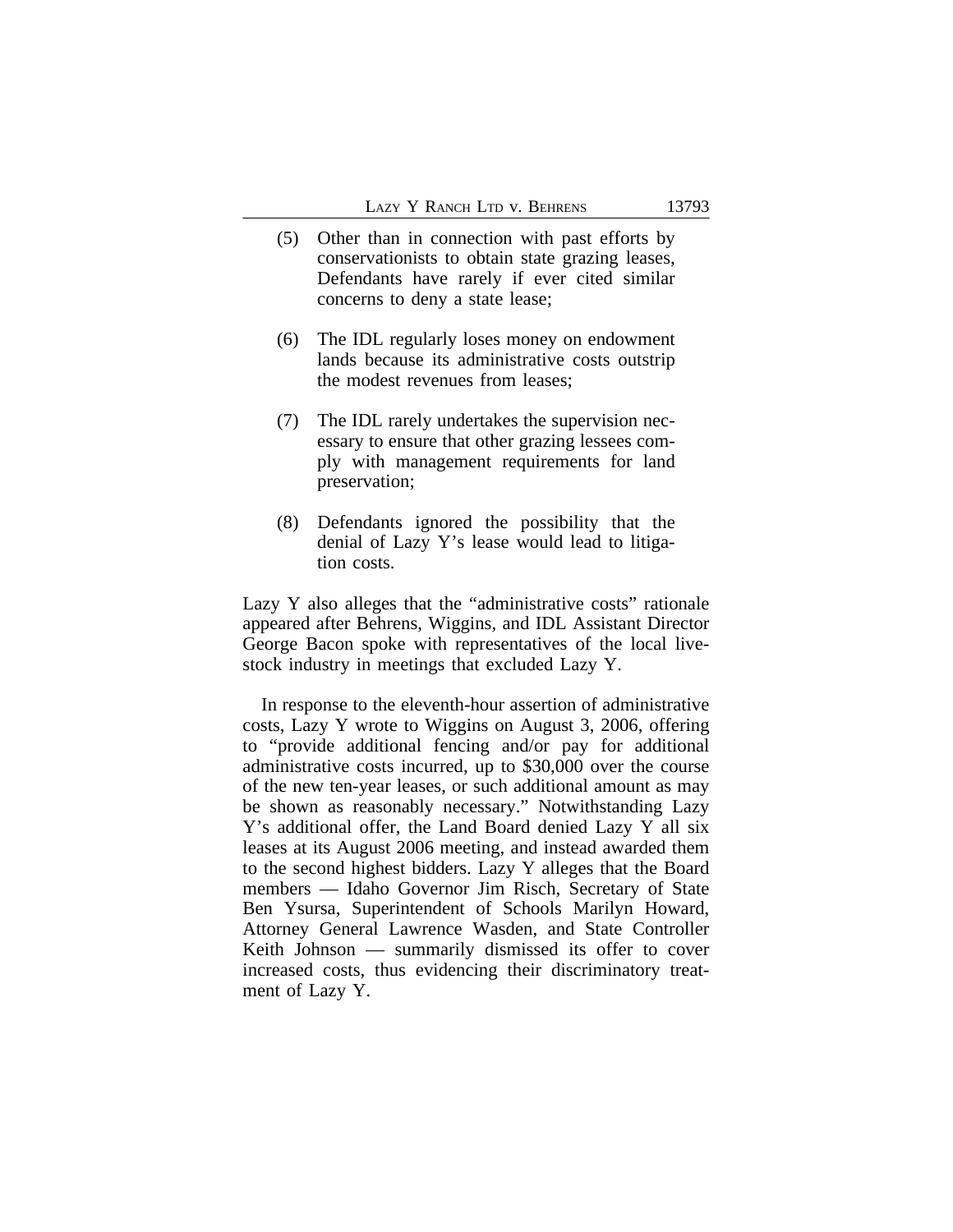Lazy Y filed its complaint on August 28, 2006, and quickly amended it to include similar allegations concerning denial of a seventh lease in September 2006. The first amended complaint seeks damages and injunctive relief.

## **B. Defendants' Motion to Dismiss and Challenged Extraneous Documents**

Defendants moved to dismiss the first amended complaint under Rule 12(b)(6), arguing that Lazy Y failed to state an Equal Protection claim and that they enjoyed qualified immunity from the claims for damages. In support of the motion, Defendants submitted the June 2005 memo from Behrens to Lazy Y, which included various IDL documents related to grazing plan requirements. Defendants also submitted ten other exhibits: (1) minutes and transcripts of the February 2006, August 2006, and September 2006 Land Board meetings (six total documents); (2) IDL memoranda submitted at each of the three meetings (three total documents); and (3) an August 3, 2006, letter from Lazy Y to Wiggins.

Magistrate Judge Williams, acting as the district court with the consent of the parties, considered (1) the June 2005 memo from Behrens to Lazy Y, (2) the August 2006 IDL memorandum, and (3) the August 2006 letter from Lazy Y to Wiggins. The relevant portions of these documents are referenced above.

On motion by Lazy Y, the district court struck Defendants' other exhibits. The exhibits related to the February 2006 meeting indicate that Wiggins told the Land Board that the IDL's failure to circulate Lazy Y's proposals was an administrative error. They also reflected Board members accepting Wiggins's explanation and agreeing that new auctions were a fair solution.

The stricken August 2006 meeting transcripts reflect Defendant Bacon, then the IDL assistant director, telling the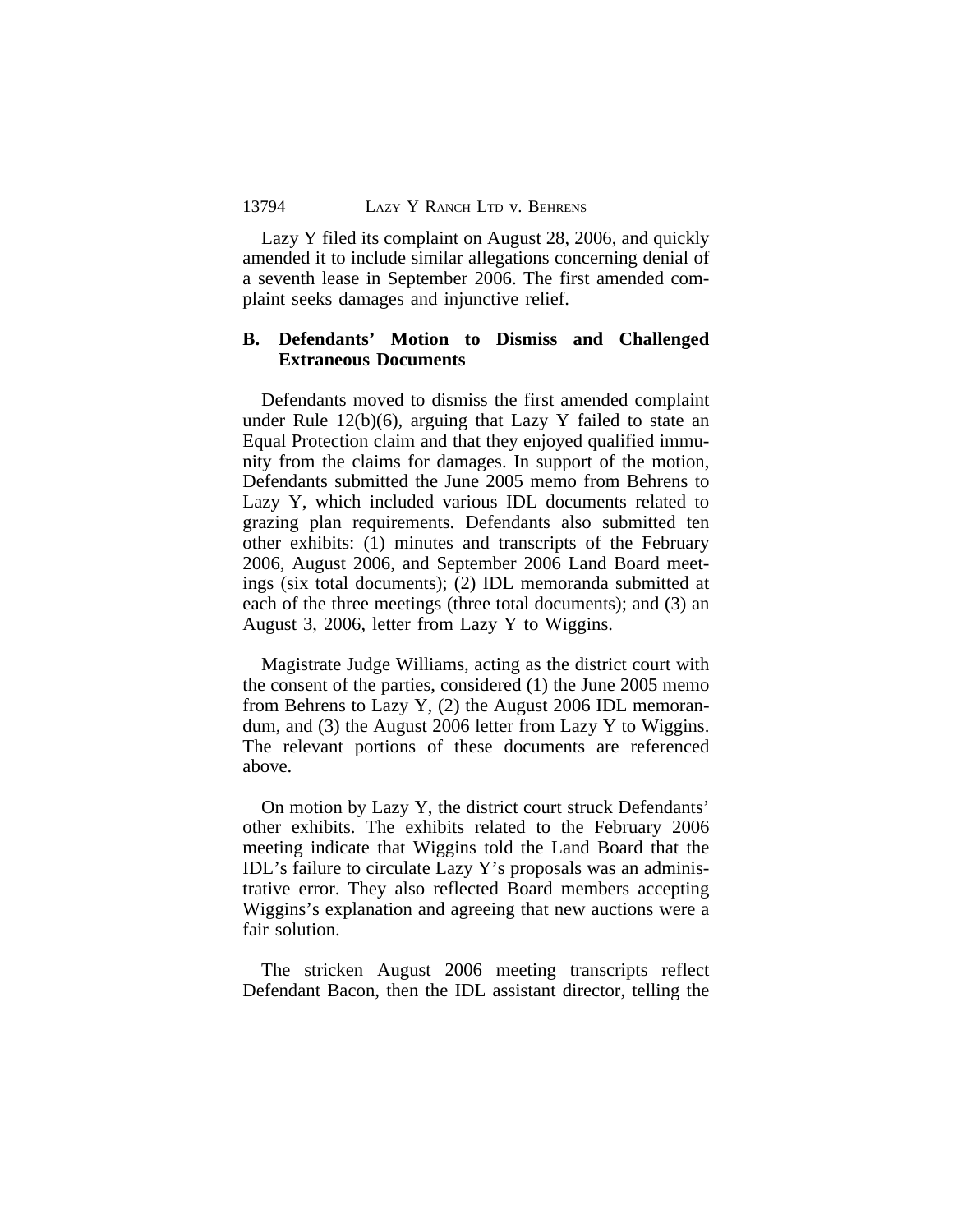|  |  |  | Lazy Y Ranch Ltd v. Behrens |
|--|--|--|-----------------------------|
|--|--|--|-----------------------------|

Land Board that the lands at issue lacked internal fences and would be difficult to graze as separate units. Bacon also told the Land Board that the second highest bidders leased or owned the adjacent properties — arrangements that ostensibly avoided the need for fencing. Superintendent Howard said she believed that Lazy Y's offer of compensation to cover increased administrative costs should not be considered because it was "beyond the . . . expectations at the time of auction." Controller Johnson said he agreed and questioned whether even \$30,000 would cover the costs of fencing off the grazing lands. Governor Risch said he agreed with Johnson. The Board voted unanimously to deny the leases.

To the same effect are the stricken materials concerning the September 2006 Land Board meeting, where the Board awarded the seventh lease to the second highest bidder. The IDL recommended rejecting Lazy Y's bid because of increased administrative costs, which it represented were approximately \$14,000 over ten years. After counsel for Lazy Y offered to reimburse IDL up to \$25,000 or provide appropriate fencing, the Board expressed concern that this would be inadequate, and voted unanimously to grant the leases to the second highest bidders.

Although the district court struck most of Defendants' exhibits, it ruled that even considering all of them, Defendants' motion to dismiss lacked merit. The motion was therefore denied. Defendants timely appealed.

#### **III. JURISDICTION**

We begin by briefly addressing Lazy Y's suggestion that we lack appellate jurisdiction over this interlocutory appeal. Lazy Y argues that (1) Defendants' attacks on the order denying the motion to dismiss exceed the scope of the "collateral order" doctrine upon which they allege jurisdiction, and (2) the order granting Lazy Y's motion to strike documents is unappealable under any doctrine. We disagree.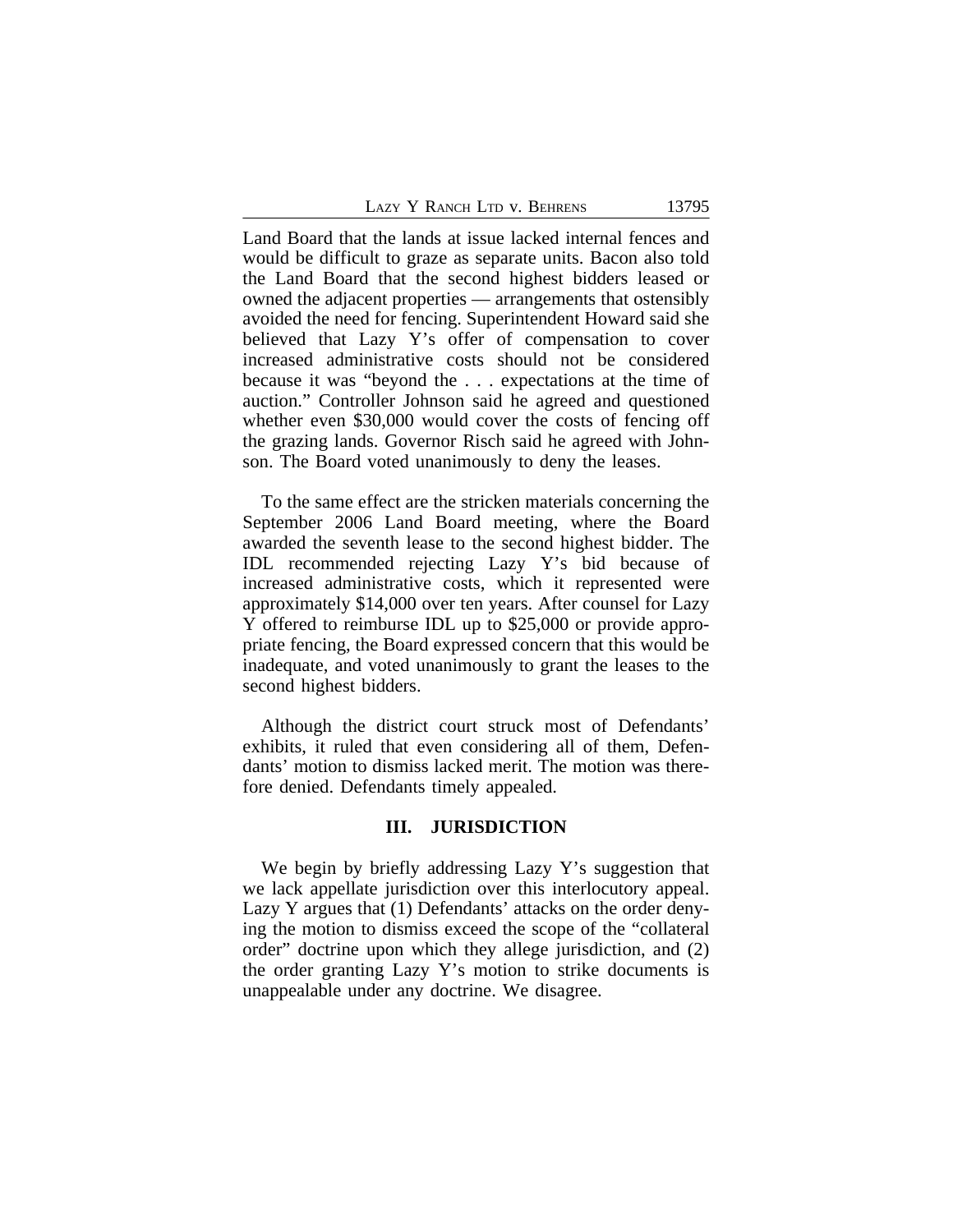**[1]** In general, a party is entitled only to a single appeal, to be "deferred until final judgment has been entered." *See Digital Equip. Corp. v. Desktop Direct, Inc.*, 511 U.S. 863, 868 (1994). However, under the collateral order doctrine, a litigant may appeal from a "narrow class of decisions that do not terminate the litigation, but must, in the interest of achieving a healthy legal system, nonetheless be treated as final." *Id.* at 867 (internal quotations and citations omitted). To be appealable under the collateral order doctrine, a district court decision must (1) be "conclusive," (2) "resolve important questions completely separate from the merits," and (3) "render such important questions effectively unreviewable on appeal from final judgment in the underlying action." *Id.*

**[2]** Because qualified immunity is immunity from suit itself and not merely a defense to liability, orders denying qualified immunity may be immediately appealable under the collateral order doctrine, including orders denying a motion to dismiss. *See Mitchell v. Forsyth*, 472 U.S. 511, 526-27 (1985). Such an order is reviewable to the extent that it raises an issue of law. *See id.* at 528; *Batzel v. Smith*, 333 F.3d 1018, 1026 (9th Cir. 2003).

**[3]** Here, contrary to Lazy Y's suggestion, we do not construe Defendants' appeal to depend on "their version of the facts." Rather, Defendants argue that Lazy Y's allegations of pretext and animus are irrelevant under Equal Protection law, because they have articulated legitimate reasons for rejecting Lazy Y's bids. In other words, Defendants argue that their *articulated* purposes end the inquiry and mean that Lazy Y's claims of *actual* improper motives fail to establish an Equal Protection violation. They also argue that Lazy Y brings "class of one" claims that are either incognizable or not clearly established in the context of public contracting. These are contentions of law. *See Armendariz v. Penman*, 75 F.3d 1311, 1316-17 (9th Cir. 1996) (en banc).

**[4]** Moreover, whether Defendants' exhibits should have been considered is essentially a legal question, and the order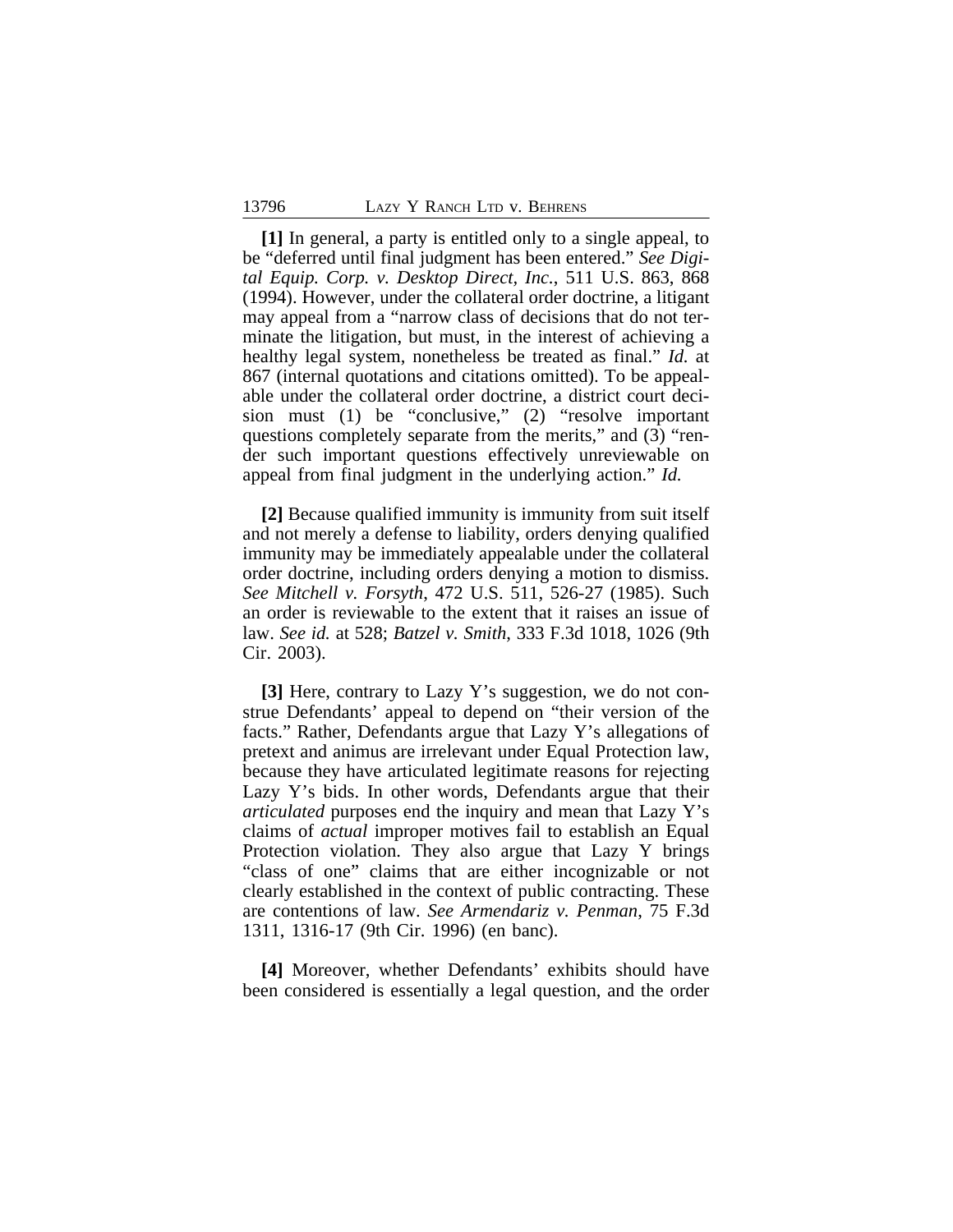LAZY Y RANCH LTD V. BEHRENS 13797

granting the motion to strike was simply part of the Rule 12(b)(6) analysis, as the district court resolved that motion solely to establish the record for the motion to dismiss. *See Branch v. Tunnell,* 14 F.3d 449, 454 (9th Cir. 1994) (discussing when extraneous documents could be considered on a motion to dismiss), *overruled on other grounds by Galbraith v. County of Santa Clara*, 307 F.3d 1119 (9th Cir. 2002). We see no reason to treat the order striking documents as separate from the order denying the motion to dismiss. We conclude that we have jurisdiction to review both orders.

#### **IV. STANDARD OF REVIEW**

We review de novo the district court's denial of a motion to dismiss on qualified immunity grounds. *Jensen v. City of Oxnard*, 145 F.3d 1078, 1082 (9th Cir. 1998). To survive a motion to dismiss for failure to state a claim, the plaintiff must allege "enough facts to state a claim to relief that is plausible on its face." *Bell Atl. Corp. v. Twombly*, 127 S.Ct. 1955, 1974 (2007); *see* Fed. R. Civ. P. 12(b)(6). In general, the inquiry is limited to the allegations in the complaint, which are accepted as true and construed in the light most favorable to the plaintiff. *Sprewell v. Golden State Warriors*, 266 F.3d 979, 988 (9th Cir. 2001). However, we need not accept as true allegations contradicting documents that are referenced in the complaint or that are properly subject to judicial notice. *See id.*; *Outdoor Media Group, Inc. v. City of Beaumont*, 506 F.3d 895, 899-900 (9th Cir. 2007).

#### **V. ANALYSIS**

#### **A. The Motion to Strike**

Defendants contend the district court abused its discretion in striking their exhibits because the exhibits were either referenced in the complaint, or judicially noticeable. Defendants appear correct, *see United States v. Ritchie*, 342 F.3d 903, 908 (9th Cir. 2003); *Branch*, 14 F.3d at 453-54, particularly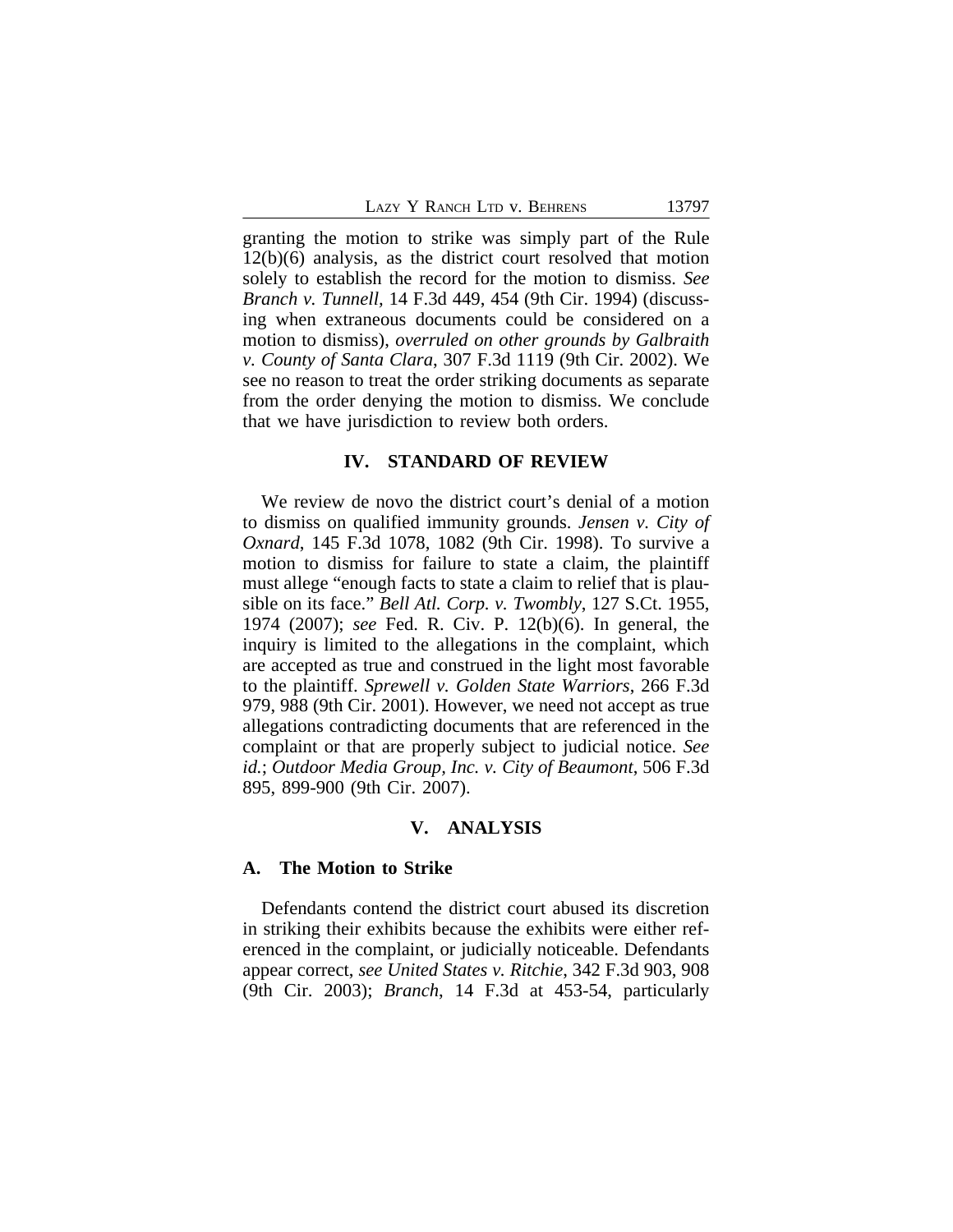because they do not offer the extraneous documents for their truth, but to show their articulated rationales for denying Lazy Y the leases. However, we need not decide the issue because we conclude, as the district court did, that Defendants' motion to dismiss lacks merit even if each extraneous document is considered.

#### **B. The Motion to Dismiss**

**[5]** The Supreme Court has recently reiterated the familiar two-part analysis for claims of qualified immunity:

In resolving questions of qualified immunity, courts are required to resolve a threshold question: Taken in the light most favorable to the party asserting the injury, do the facts alleged show the officer's conduct violated a constitutional right? This must be the initial inquiry. If, and only if, the court finds a violation of a constitutional right, the next, sequential step is to ask whether the right was clearly established in light of the specific context of the case.

*Scott v. Harris*, 127 S.Ct. 1769, 1774 (2007) (citations, quotation marks, and alteration omitted). We consider each inquiry in turn.

#### *1. Equal Protection Violation*

**[6]** "The purpose of the equal protection clause of the Fourteenth Amendment is to secure every person within the State's jurisdiction against intentional and arbitrary discrimination, whether occasioned by express terms of a statute or by its improper execution through duly constituted agents." *Village of Willowbrook v. Olech*, 528 U.S. 562, 564 (2000) (per curiam) (citations and quotation marks omitted). In cases like this one involving rational basis review, a state actor's classification comports with the Equal Protection Clause so long as it is "rationally related to a legitimate state interest." *E.g.*,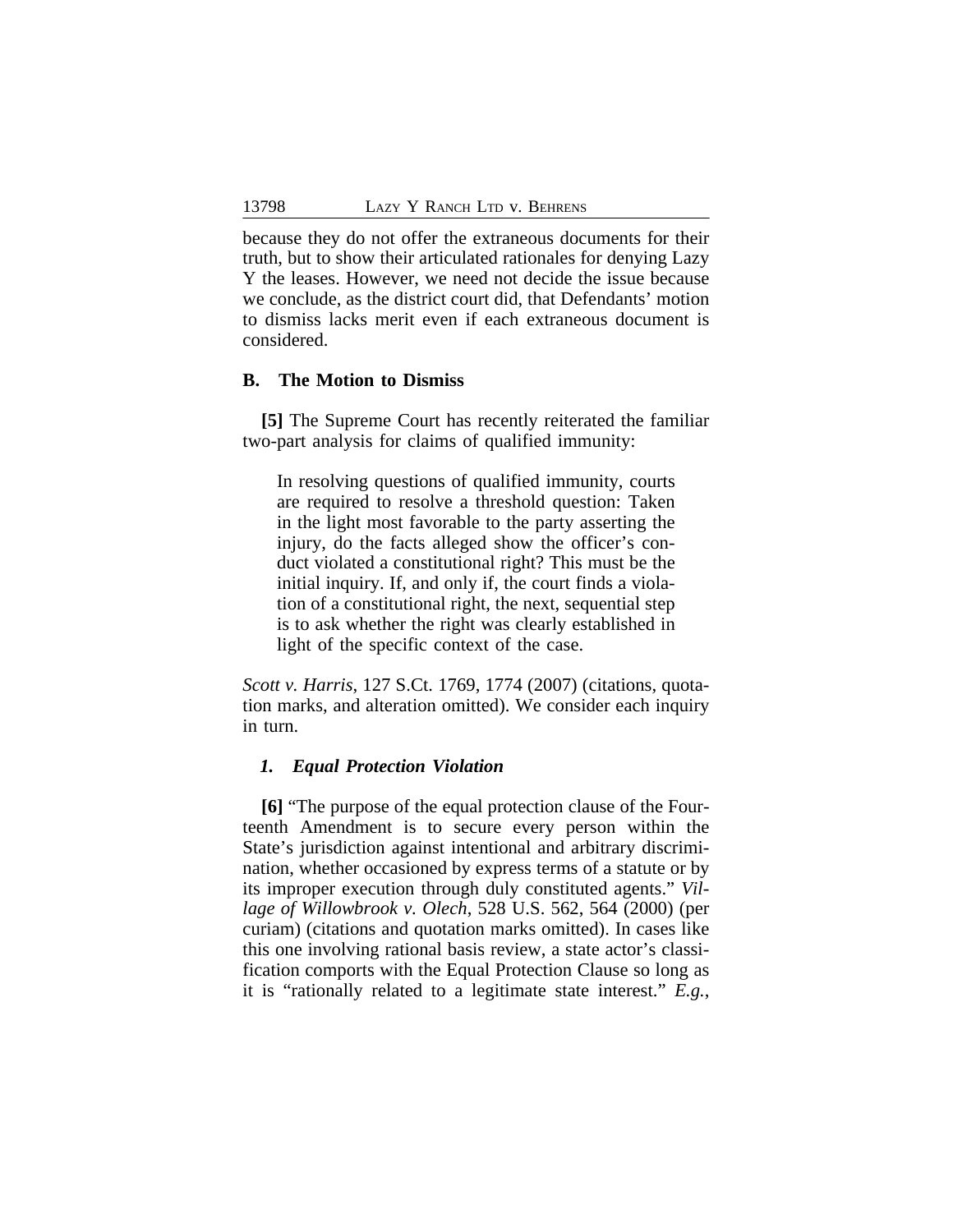*Pennell v. City of San Jose*, 485 U.S. 1, 14 (1988). Under this standard, a "State may not rely on a classification whose relationship to an asserted goal is so attenuated as to render the distinction arbitrary or irrational." *City of Cleburne v. Cleburne Living Center*, 473 U.S. 432, 446 (1985).

**[7]** "The first step in equal protection analysis is to identify the [defendants'] classification of groups." *Country Classic Dairies, Inc. v. State of Montana, Dep't of Commerce Milk Control Bureau*, 847 F.2d 593, 596 (9th Cir. 1988). "To accomplish this, a plaintiff can show that the law is applied in a discriminatory manner or imposes different burdens on different classes of people." *Freeman v. City of Santa Ana*, 68 F.3d 1180, 1187 (9th Cir. 1995). Here, the substance of Lazy Y's complaint is that Defendants made the bidding process more cumbersome and ultimately denied its leases because they discriminated on the basis of whether a bidder was a conservationist (or a perceived conservationist) and new to the Idaho grazing market. Lazy Y also alleges that Defendants discriminated in favor of the prior lessees.

In support of their motion to dismiss, Defendants argue that Lazy Y fails to state an Equal Protection claim because (1) they have offered a legitimate purpose for denying the leases to which their actions rationally relate, and (2) Lazy Y's claims amount to a "class of one" theory that is not cognizable in the context of competitive public contracting. Defendants are incorrect.

## *a. Sufficiency of a Proffered Rational Basis, Even if Pretextual*

## *(1). Defendants Offer No Reason For Treating Conservationists Differently From Other Bidders*

**[8]** The first flaw in Defendants' argument is that they have only put forth a rationale for denying Lazy Y's leases; they have not offered a rational basis for classifying based on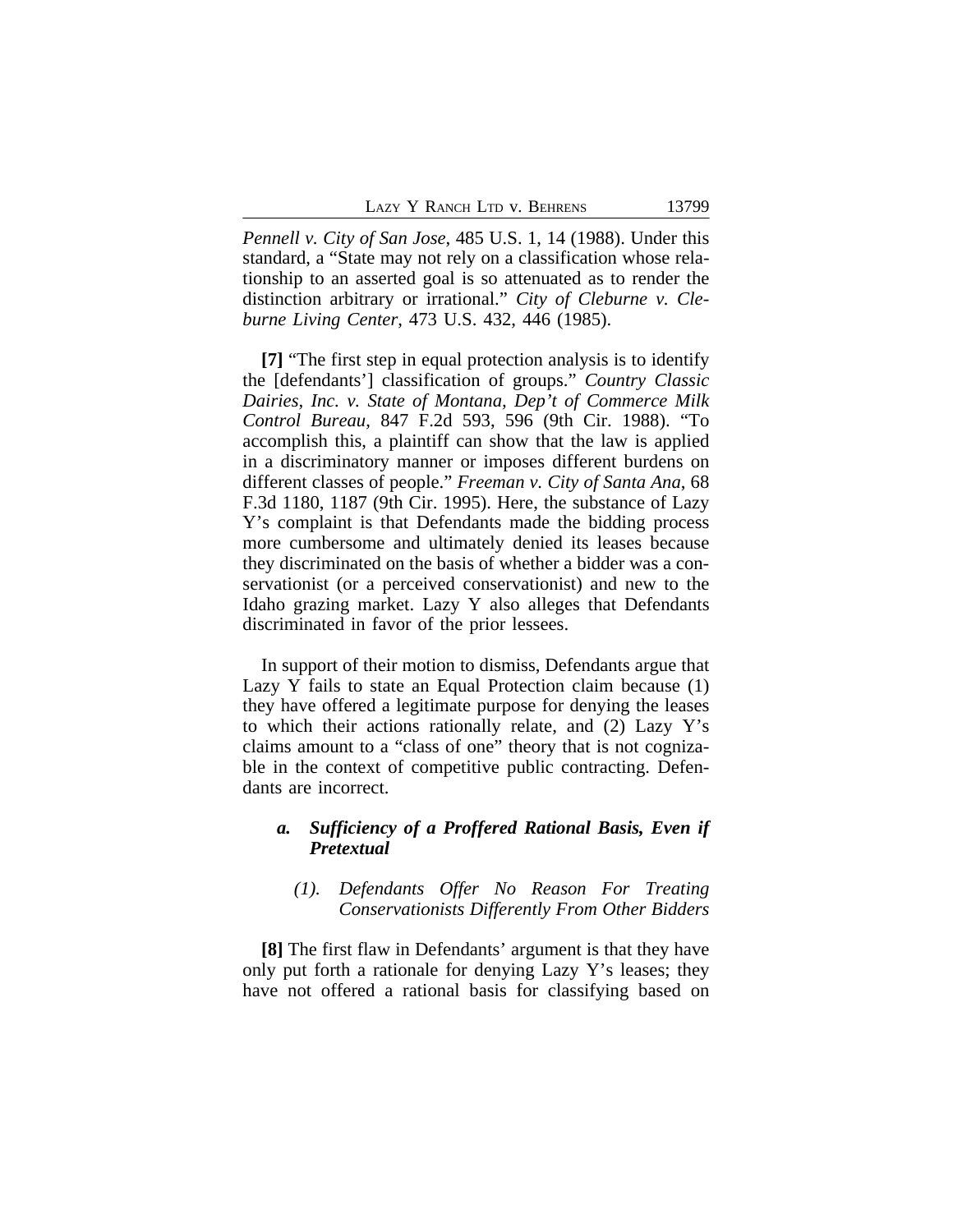whether a lease applicant is a conservationist, as Lazy Y alleges. As Defendants note, the Supreme Court has often indicated that rational basis review should not inquire into the actual purpose of the challenged classification. *See FCC v. Beach Communications, Inc.*, 508 U.S. 307, 315 (1993); *United States R.R. Retirement Bd. v. Fritz*, 449 U.S. 166, 179 (1980)); *see also Heller v. Doe*, 509 U.S. 312, 321 (1993) (a classification "must be upheld against equal protection challenge if there is any reasonably conceivable state of facts that could provide a rational basis for the classification" (citation and quotation marks omitted)); *Minnesota v. Clover Leaf Creamery Co.*, 449 U.S. 456, 463-64 (1981) (rejecting argument that state had to demonstrate an empirical basis for its classification).**<sup>4</sup>** However, these cases do not require us to accept Defendants' characterization of *what classification they made*. In *Beach Communications*, for example, there was no dispute over what line Congress had drawn: it drew "a distinction between [cable television] facilities that serve separately owned and managed buildings and those that serve one or more buildings under common ownership or management," with only the latter being exempt from regulation. 508 U.S. at 309. The question was whether this distinction survived rational basis review. *See id.* In analyzing whether it did, the Court noted that "because we never require a legislature to articulate its reasons for enacting a statute, it is entirely irrelevant for constitutional purposes whether the conceived reason for *the challenged distinction* actually motivated the legislature." *Id.* at 315 (emphasis added).

**[9]** Here, by contrast, the nature of the classification — i.e., what line Defendants drew — is at the center of the dispute.

**<sup>4</sup>**Lazy Y argues that the Supreme Court cases cited above are distinguishable because they involve legislative rather than executive decisionmaking. However, the Equal Protection Clause applies equally to executive and legislative action. *See Nordlinger v. Hahn*, 505 U.S. 1, 16 n.8 (1992); *see also Immigration Assistance Project of L.A. County Fed'n of Labor v. INS*, 306 F.3d 842, 872 (9th Cir. 2002) (rejecting argument that distinguished executive action from legislative action).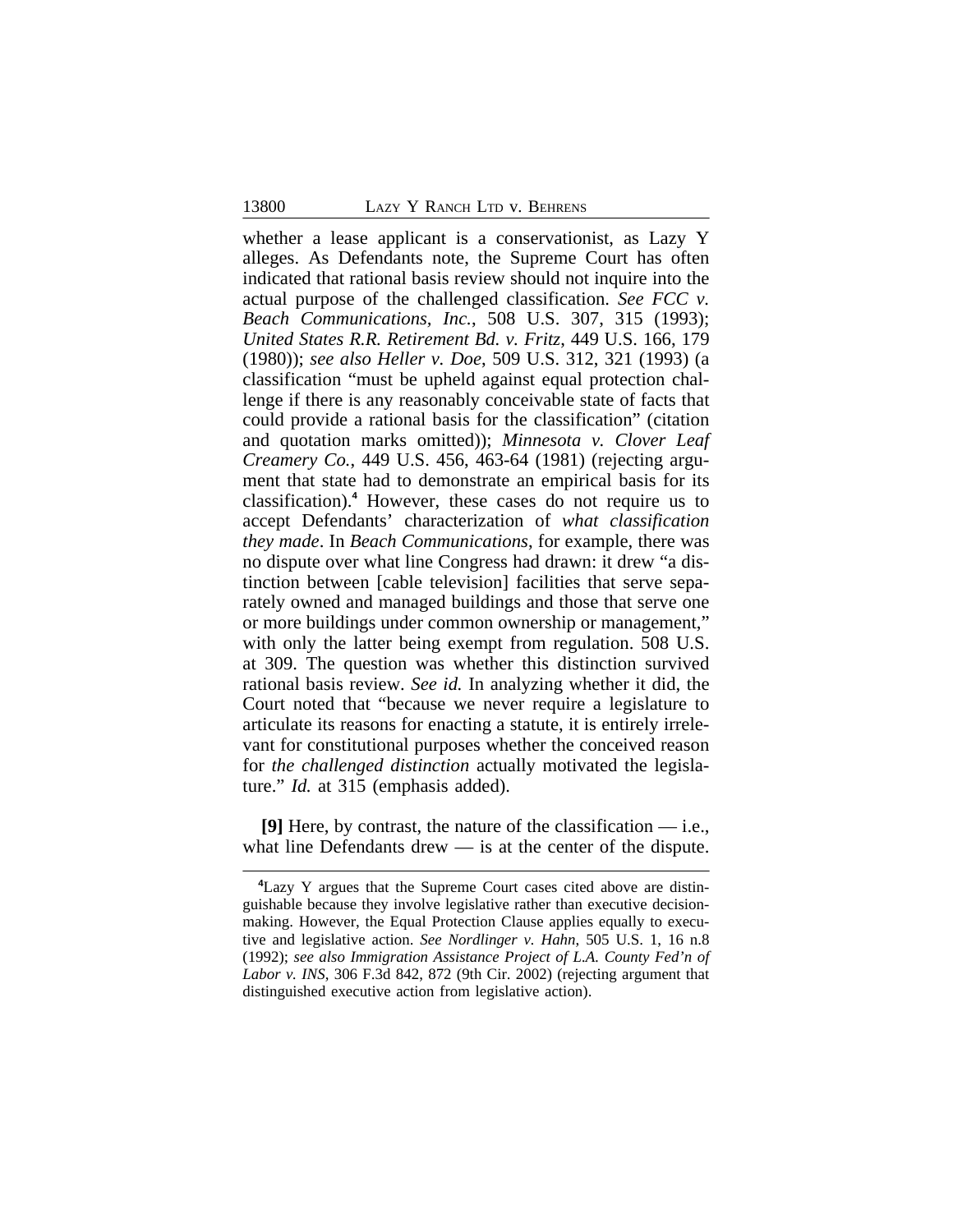Lazy Y alleges that Defendants classified on the basis of whether the bidder was associated with conservationists, and pleads numerous facts that, if proven, would tend to establish this theory.**<sup>5</sup>** Though Defendants assert that they classified only on the basis of the costs associated with prospective lessors' management plans, nothing in the cases they cite requires us to accept their explanation. Similarly, while administrative costs might be a valid reason to deny a bidder a lease, it simply does not offer a basis for treating conservationists differently from other bidders.

The Supreme Court's opinion in *Olech* illustrates this point. In *Olech*, the plaintiff alleged that her town had demanded a 33-foot easement in exchange for access to the water supply, while the easements asked of others were only 15 feet. 528 U.S. at 563. The Court did not ask whether there was a rational basis for the village asking for a 33-foot easement from one of its citizens. *See id.* at 565. Rather, the Court noted the plaintiff's allegations that there was no rational reason why she had to provide a *larger* easement than her neighbors'. The allegation of irrational differential treatment properly stated an Equal Protection claim. *See id.*

**[10]** Similar to *Olech*, the question here is not simply whether administrative costs were a rational reason for denying Lazy Y's bid. In short, Lazy Y's claims suggest that

**<sup>5</sup>**For example, Lazy Y alleges that "[o]ther than in connection with past efforts by conservationists to obtain state grazing leases . . . Defendants have rarely if ever cited [increased administrative costs] to deny other parties a lease." Also pertinent are Lazy Y's claims that Defendants (1) required more specific grazing proposals for Lazy Y than it did for competing bidders; (2) inexplicably failed to circulate Lazy Y's proposals to other bidders in violation of their procedures; (3) regularly loses money on endowment lands because its administrative costs outstrip the modest revenues from leases; (4) failed to notify Lazy Y that the parcels were not manageable units before bidding, contrary to a requirement in its operations manual; and (5) delayed disclosure of the costs concern until just six days before the August 2006 Land Board meeting.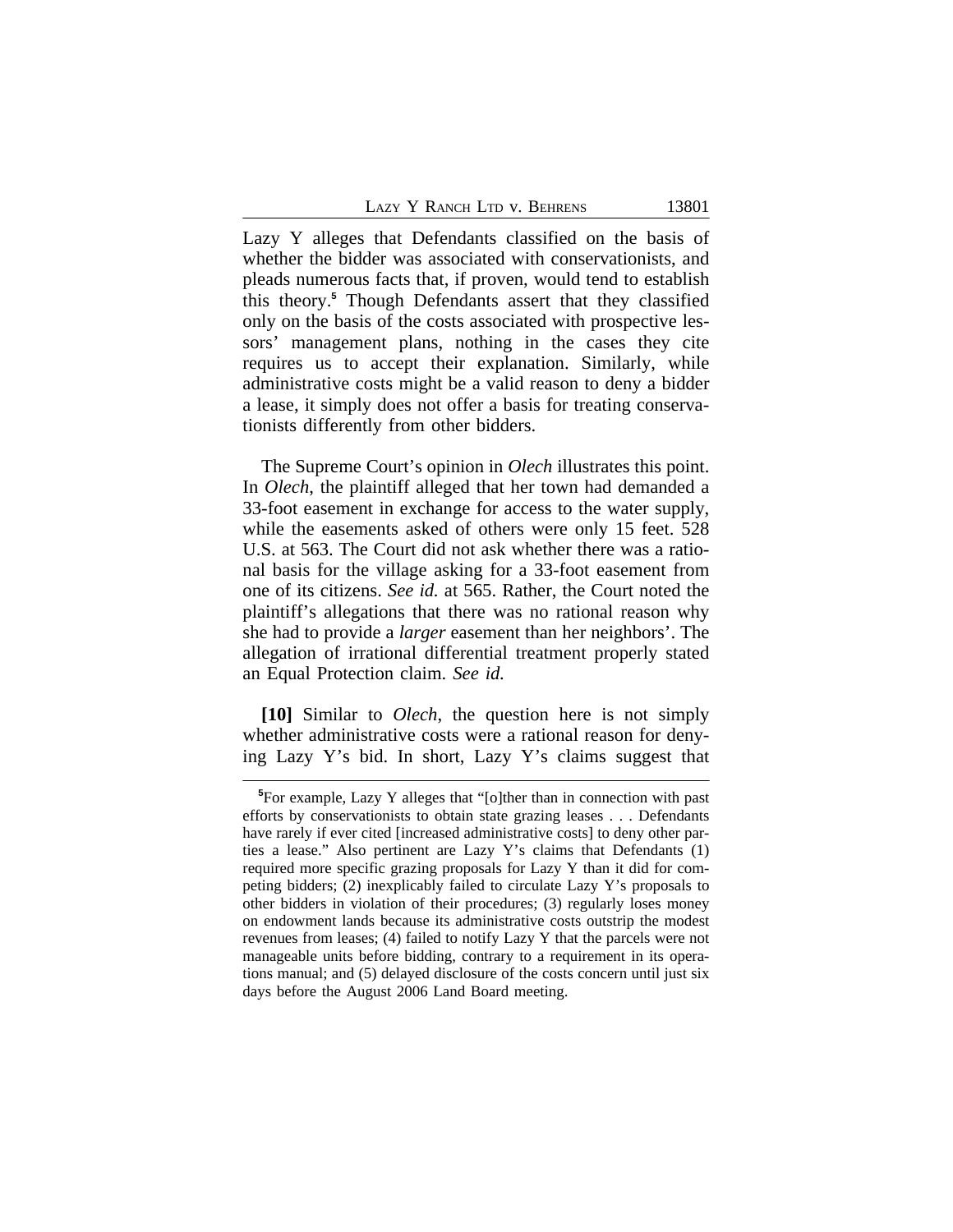administrative costs only matter in some cases — i.e., when the high bidder is a conservationist. The real question is whether there is a rational basis for this distinction. On this record, there is not.

## *(2). Supreme Court and Circuit Law Allows Some Inquiry Into the Rationale for the Classification*

**[11]** Moreover, even where the nature of the classification is clear, subsequent case law has not rigidly interpreted the cases Defendants cite. The Supreme Court has cautioned that "even the standard of rationality . . . must find some footing in the realities of the subject addressed by the legislation." *Heller*, 509 U.S. at 321; *accord Immigration Assistance Project*, 306 F.3d at 872 (quoting *Heller*). Consistent with this admonition, our circuit has allowed plaintiffs to rebut the facts underlying defendants' asserted rationale for a classification, to show that the challenged classification could not reasonably be viewed to further the asserted purpose. For example, in *Lockary v. Kayfetz*, homeowners challenged a city's moratorium on new water hookups, which the city claimed was needed due to a water shortage. 917 F.2d 1150, 1155-56 (9th Cir. 1990). Because the plaintiffs introduced evidence that there was no water shortage at all, their Equal Protection claim survived summary judgment even under rational basis review. *Id.* Similarly, in *Parks v. Watson*, a developer claimed a city violated its Equal Protection rights when it required the developer to relinquish a well before it could build. 716 F.2d 646, 654-55 (9th Cir. 1983). The city asserted three reasons for the demand: "(1) [the developer]'s noncompliance with the City's request that it submit conceptual drawings of the [project], (2) a concern over the problem of public access, and (3) a desire to acquire [the developer]'s geothermal wells for the City's proposed geothermal heating district." *Id.* at 654. We found factual disputes as to whether the developer failed to submit drawings and whether there was actually a concern over access, and found that a bare desire to take the developer's wells was not a legitimate interest. *Id.* at 654-55.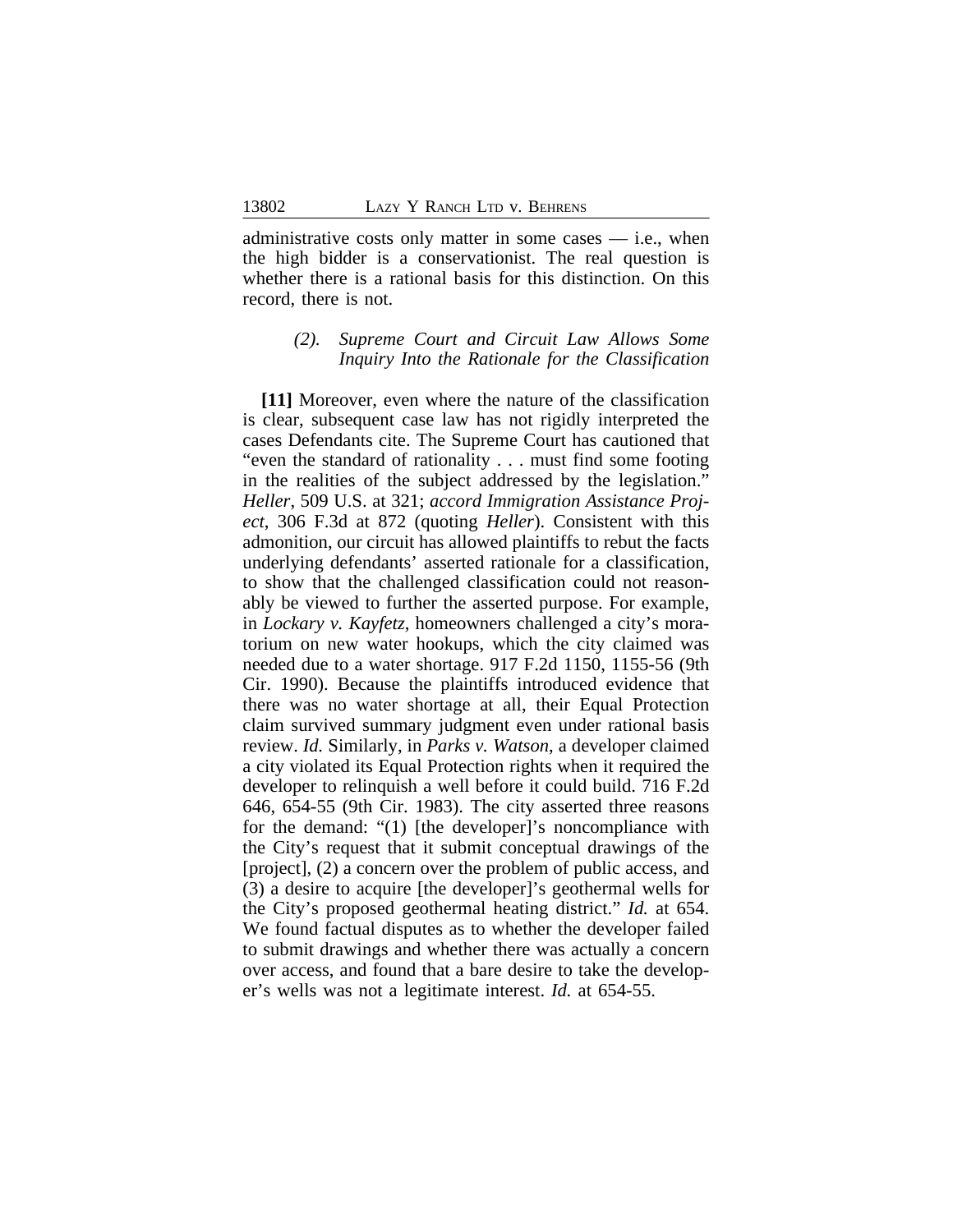**[12]** Additionally, we have stated that "in an equal protection claim based on *selective enforcement* of the law, a plaintiff can show that a defendant's alleged rational basis for his acts is a pretext for an impermissible motive." *Engquist v. Or. Dep't of Agric.*, 478 F.3d 985, 993 (9th Cir. 2007) (emphasis added); (citing *Squaw Valley Dev. Co. v. Goldberg*, 375 F.3d 936, 944 (9th Cir. 2004)).

**[13]** Here, Lazy Y attacks the premise that increased administrative costs could rationally result from its leases. Among other things, Lazy Y claims that the IDL "rarely undertakes the supervision necessary to ensure that other grazing lessees comply with management requirements for land preservation." Read in the light most favorable to Lazy Y, this allegation suggests that Defendants may never have intended to police the grazing lands at all, and therefore would never actually have incurred increased costs if Lazy Y was the lessee.<sup>6</sup> And some of Lazy Y's claims amount to allegations of "selective enforcement," such as the claim that Defendants required more specific grazing proposals from Lazy Y than they did for other parties.

**[14]** In sum, we reject Defendants' contention that their administrative costs rationale necessarily defeats Lazy Y's claim. Lazy Y alleges that administrative costs have been raised only to deny leases to conservationists. It also alleges

**<sup>6</sup>**Lazy Y's other attacks on the administrative costs rationale are less availing. The allegation that no costs would result simply because Defendants had not proposed to hire additional staff ignores the possibility that existing staff would be diverted from other projects and would incur increased travel costs. And it is irrelevant that denying Lazy Y's leases might have led to litigation costs. Moreover, we agree that Lazy Y's offers to cover additional administrative costs do not mean it was irrational to reject its bids. The August 2006 memo estimated increased costs of \$45,000 if the leases went to Lazy Y. Lazy Y offered to pay \$30,000 and whatever other costs were shown to be "reasonably necessary." Defendants could rationally have wished to avoid debates about what costs were "reasonably necessary."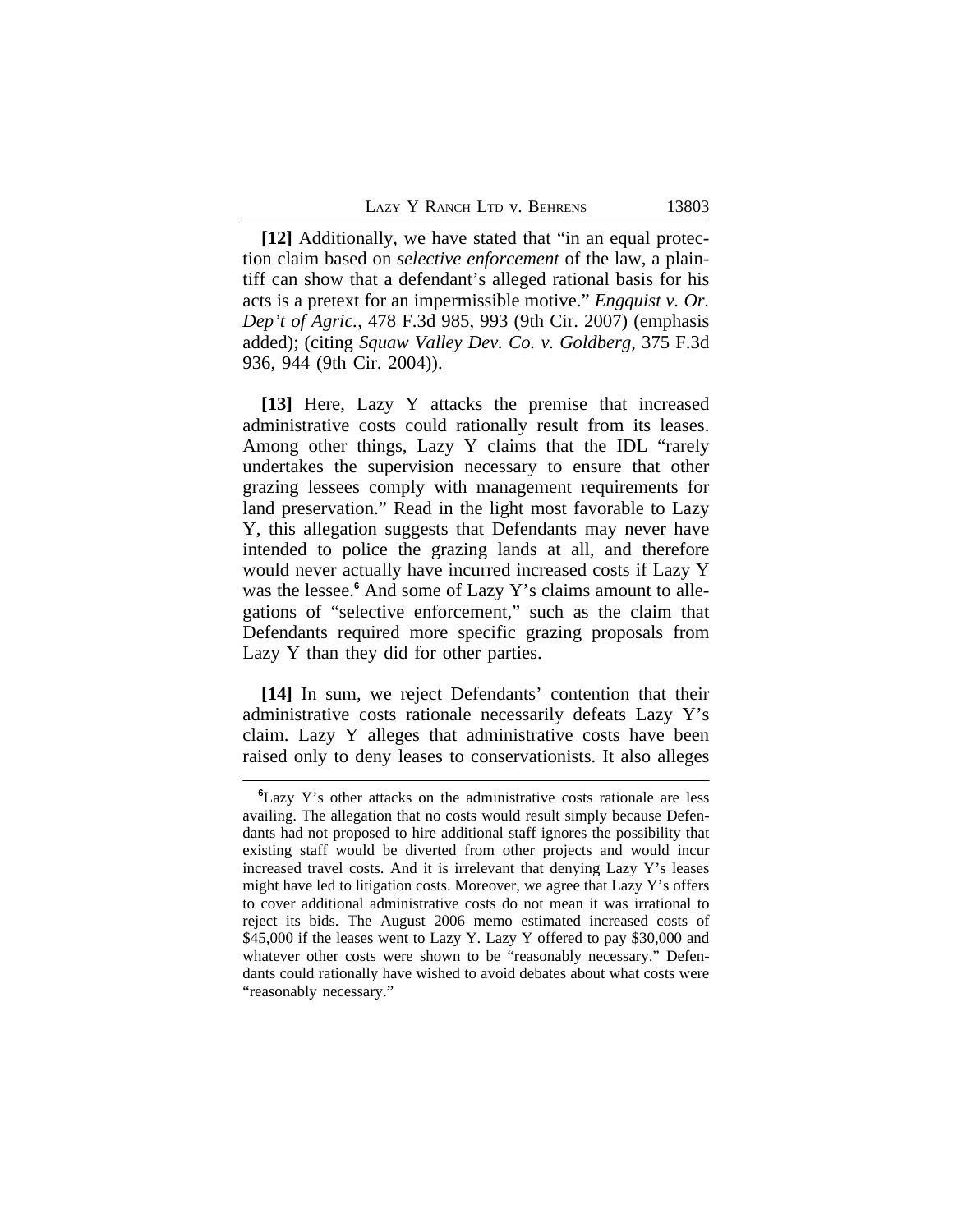that Defendants would not actually have incurred additional costs at all, and raised them only out of bias against conservationists and market newcomers. These allegations suffice to state an Equal Protection claim even under rational basis review. *See Lockary*, 917 F.2d at 1155-56.

#### *b. Class of One*

In addition to relying on their administrative costs rationale, Defendants also argue that Lazy Y has asserted a "class of one" claim, which should be deemed incognizable in the context of competitive bidding for public leases. We disagree with Defendants' characterization of Lazy Y's claims.

**[15]** The "class of one" theory was recognized in *Olech*, and is unusual because the plaintiff in a "class of one" case does not allege that the defendants discriminate against a *group* with whom she shares characteristics, but rather that the defendants simply harbor animus against her *in particular* and therefore treated her arbitrarily. *See N. Pacifica LLC v. City of Pacifica*, 526 F.3d 478, 486 (9th Cir. 2008) ("When an equal protection claim is premised on unique treatment rather than on a classification, the Supreme Court has described it as a 'class of one' claim." (citing *Olech*, 528 U.S. at 564)). Such circumstances state an Equal Protection claim because, if a state actor classifies irrationally, the size of the group affected is constitutionally irrelevant. *Olech*, 528 U.S. at 564.

As Defendants recognize, this court has held that plaintiffs cannot bring "class of one" cases challenging public employment decisions, because: (1) "the government as employer has broader powers than the government as regulator, [so] the scope of judicial review is correspondingly restricted; (2) "the need for judicial review under equal protection 'is especially thin' given the number of other legal protections" for public employees; (3) and applying equal protection "to forbid arbitrary or malicious firings . . . would completely invalidate the